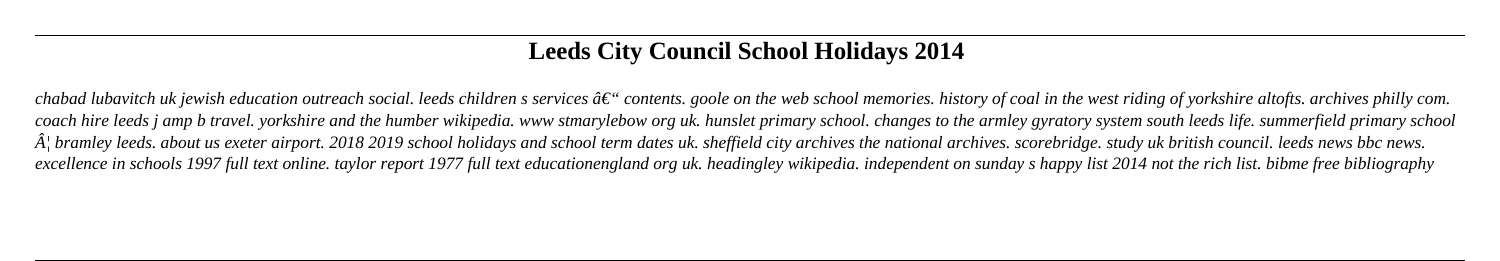*amp citation maker mla apa. events festivals fairs shows exhibitions annual. city update newsletters city of loveland. fearnville primary school home. our people business law firm fox williams*

**May 10th, 2018 - Providing Jewish Education Outreach And Social Welfare Throught The UK Regardless Of Affililation Or Background London England Scotland Wales And Northern Ireland''Leeds Children s Services â€" Contents** 

## **Chabad Lubavitch UK Jewish Education Outreach Social**

**May 8th, 2018 - Quick Links This contents list is sub divided into the following sections each Part contains relevant Chapters Procedures click on the title to jump to the Part you require**'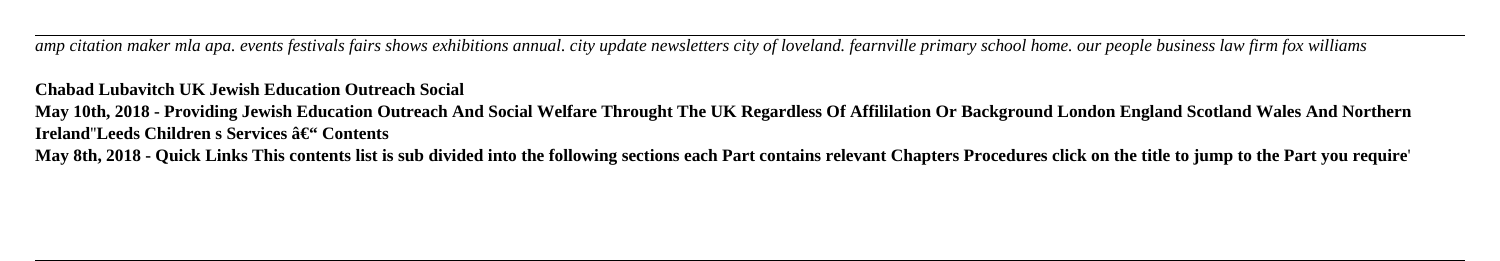## '**GOOLE ON THE WEB SCHOOL MEMORIES**

## **MAY 8TH, 2018 - PETER DANIELS LOOKING FOR ANYONE WHO REMEMBERED A PETER DANIELS IN GOOLE FATHER WALLACE DANIELS MOTHER OLGA DANIELS PROBABLY BORN SOON AFTER 1952**'

## '*history of coal in the west riding of yorkshire altofts*

*may 9th, 2018 - history of coal in the west riding of yorkshire altofts and its relation with my family ratcliffes and martins this story is extracted and reformated from the writing of notes for john buckingham pope by owen pope a descendant of the pope family owners of collieries at altofts*''**archives philly com**

may 11th, 2018 - archives and past articles from the philadelphia inquirer philadelphia daily news and philly com'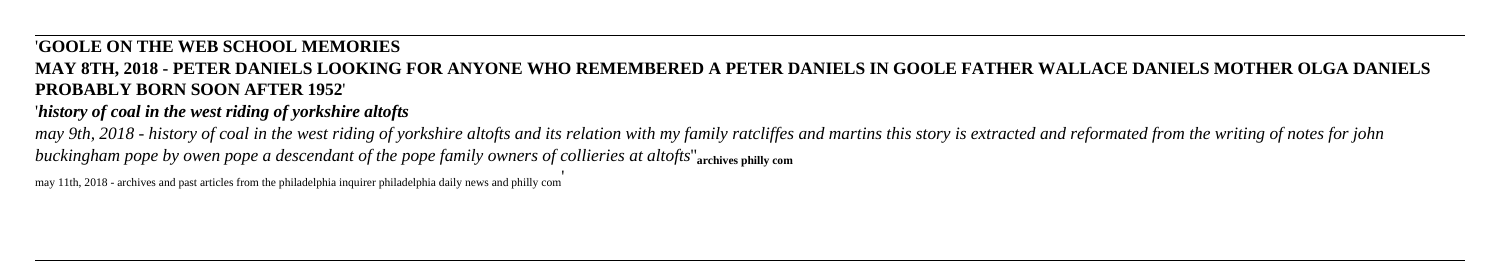## '**Coach Hire Leeds J Amp B Travel**

May 9th, 2018 - Coach Hire Leeds J Amp B Travel Are Based In Leeds And Offer Various Coaching Rental Services Throughout Yorkshire If You Need To Hire A Coach In The Leeds Area Then Give Gill A Call Today'

## '**Yorkshire and the Humber Wikipedia**

**May 9th, 2018 - Yorkshire and the Humber is one of nine official regions of England at the first level of NUTS for statistical purposes It comprises most of Yorkshire South Yorkshire West**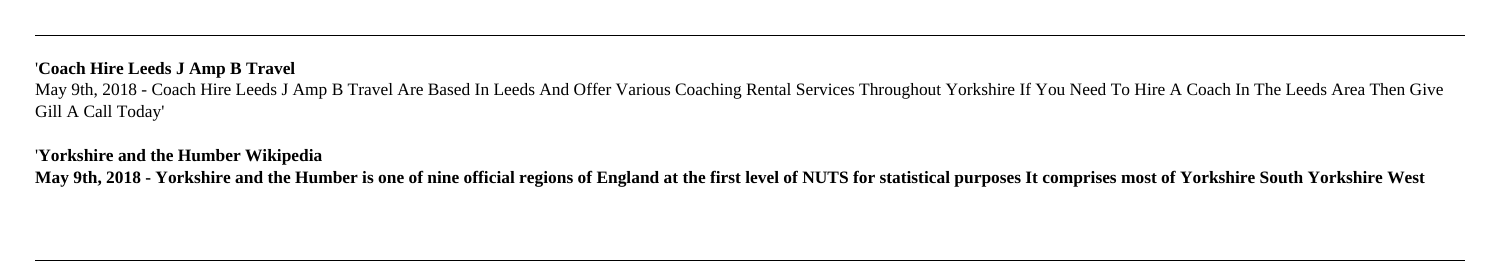**Yorkshire the East Riding of Yorkshire including Hull the shire county of North Yorkshire and the City of York North Lincolnshire and North East Lincolnshire**''*www stmarylebow org uk May 10th, 2018 - The church of Bow Bells The architecture of Sir Christopher Wren Prayer offered every weekday A place of peace in the midst of the City*''*Hunslet Primary School May 10th, 2018 - Pupils Find out more about our Breakfast and After School clubs and who have been our class DREAMS stars of the week After School Clubs School Council*''*changes to the armley gyratory system south leeds life*

*may 11th, 2018 - whilst the armley gyratory system is not in ls11 it affects many of us and leeds city council are consulting on changes to the junction aimed at improving traffic flows*'

<sup>'</sup>**Summerfield Primary School**  $\hat{A}$ <sup>'</sup> Bramley Leeds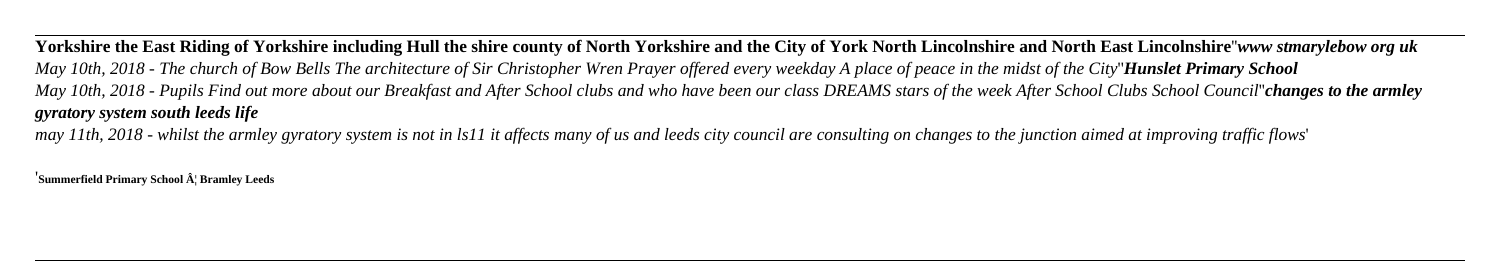May 9th, 2018 - Summerfield Primary School Is A Good School Where Leaders And Staff Rigorously Tackle Discrimination And Strive To Give Their Pupils Whatever Their Circumstances Equal Opportunities To Succeed'

## '**ABOUT US EXETER AIRPORT**

# MAY 6TH, 2018 - AERIAL SITE SURVEY IN 1932 EXETER CITY COUNCIL HAD EMPLOYED COMMANDER WILLIAM FRANCIS FORBES SEMPHILL THE MASTER OF SEMPHILL AND HEIR TO LORD SEMPHILL TO CARRY OUT AN AERIAL SURVEY FOR THE BEST AIRPORT SITE''**2018 2019 school holidays and school term dates uk** may 11th, 2018 - free printable 2018 2019 school calendar with opening and closing terms local and national holidays and school holidays per district'

'*Sheffield City Archives The National Archives*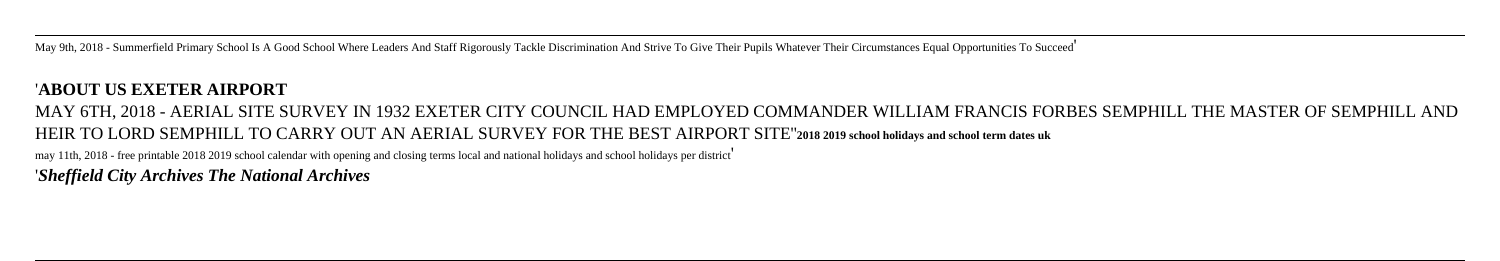*May 8th, 2018 - Open Monday Tuesday 9 30 5 30 Saturday 9 30 5 30 Closed Thursdays Fridays Sundays bank holidays Wheelchair access Readers ticket required*''**ScoreBridge May 11th, 2018 - ScoreBridge is used in 3035 clubs with Wireless scoring in 1201 clubs W is with Wireless scoring E is EBU affiliated Argentina Circuito Del Norte**'

'**STUDY UK BRITISH COUNCIL**

MAY 9TH, 2018 - IF YOU CHOOSE THE UK YOU CAN ENJOY THE LIFE CHANGING BENEFITS OF INTERNATIONAL STUDY KNOWING THAT YOU ARE GETTING GREAT VALUE FOR MONEY FIND OUT WHICH FINANCIAL OPTIONS ARE AVAILABLE'

'**Leeds News BBC News**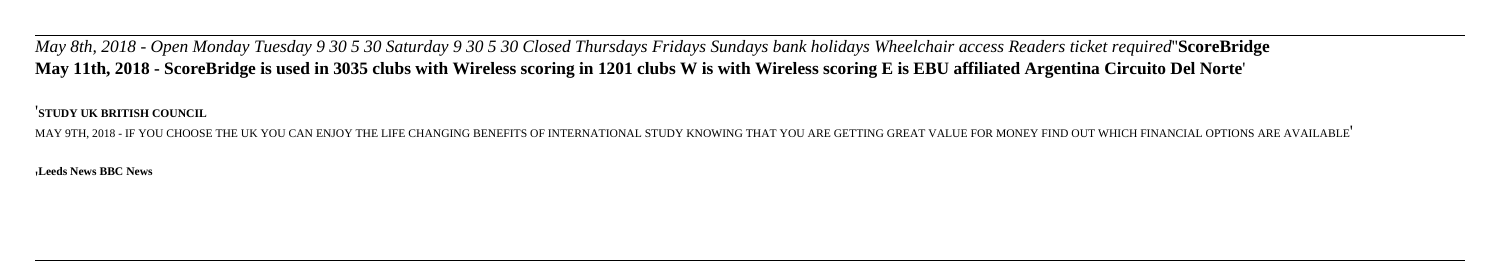May 11th, 2018 - Get The Latest News In The Leeds Area From BBC News'

### '**Excellence in Schools 1997 full text online**

May 10th, 2018 - title page Excellence in schools Presented to Parliament by the Secretary of State for Education and Employment by Command of Her Majesty July 1997'

## '*Taylor Report 1977 full text educationengland org uk May 8th, 2018 - Taylor Report 1977 A new partnership for our schools*'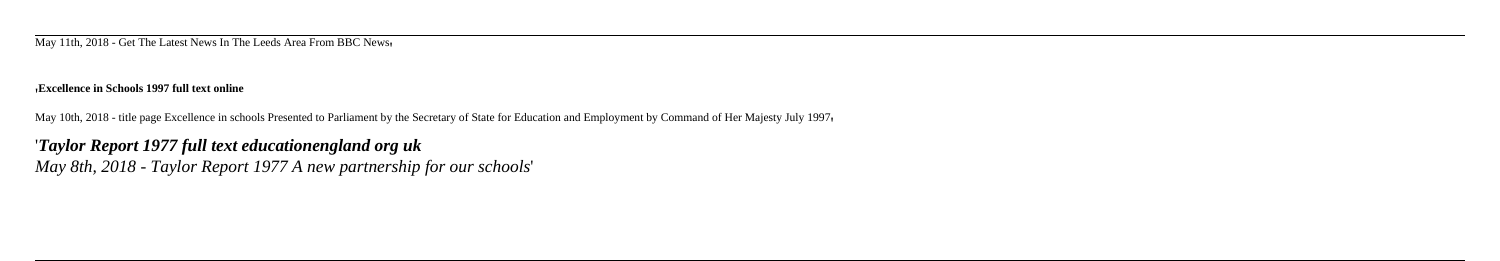## '**headingley wikipedia**

may 6th, 2018 - headingley is a suburb of leeds west yorkshire england approximately two miles out of the city centre to the north west along the a660 road headingley is the location of the beckett park campus of leeds beckett university and headingley stadium''**Independent on Sunday s Happy List 2014 NOT the Rich List May 24th, 2014 - When Martin was studying at medical school a young family member of his died from a knife attack**'

'**BibMe Free Bibliography Amp Citation Maker MLA APA**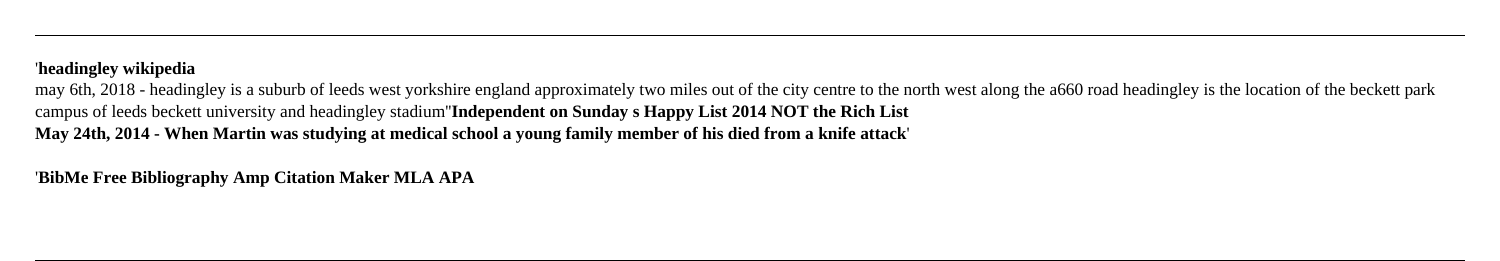May 10th, 2018 - BibMe Free Bibliography Amp Citation Maker MLA APA Chicago Harvard'

### '**EVENTS FESTIVALS FAIRS SHOWS EXHIBITIONS ANNUAL**

MAY 11TH, 2018 - THE BEST CHOICE FOR YOUR EVENT THE EVENT COLLECTOR SITE OF USA'

## '**City Update Newsletters City of Loveland**

May 6th, 2018 - City Update is a monthly newsletter covering City of Loveland government programs actions and issues It is prepared by the Public Information Office and mailed to approximately 39 000 local residential and business addresses'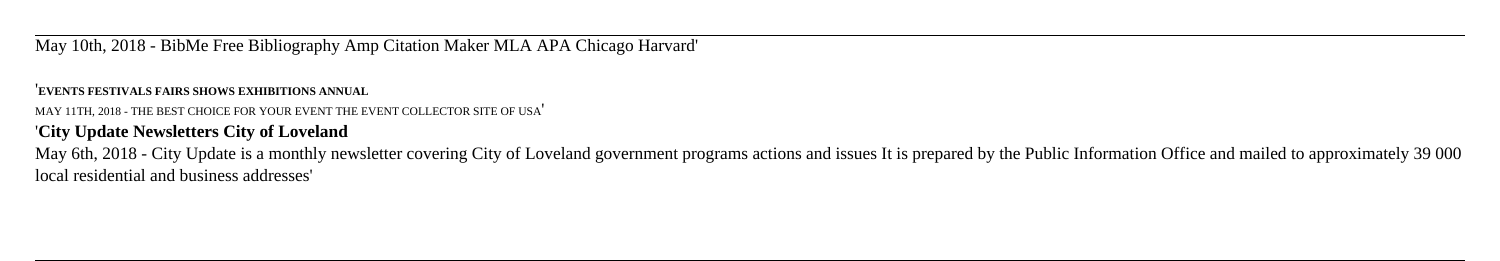## '**Fearnville Primary School Home**

**May 8th, 2018 - 08 03 2018 Delayed opening at 10am due to weather conditions and everyone to arrive safely to school**''**Our people Business Law Firm Fox Williams** May 7th, 2018 - Please select a member of the team If you cannot find what you are looking for please visit our contact page more office contact details'

'